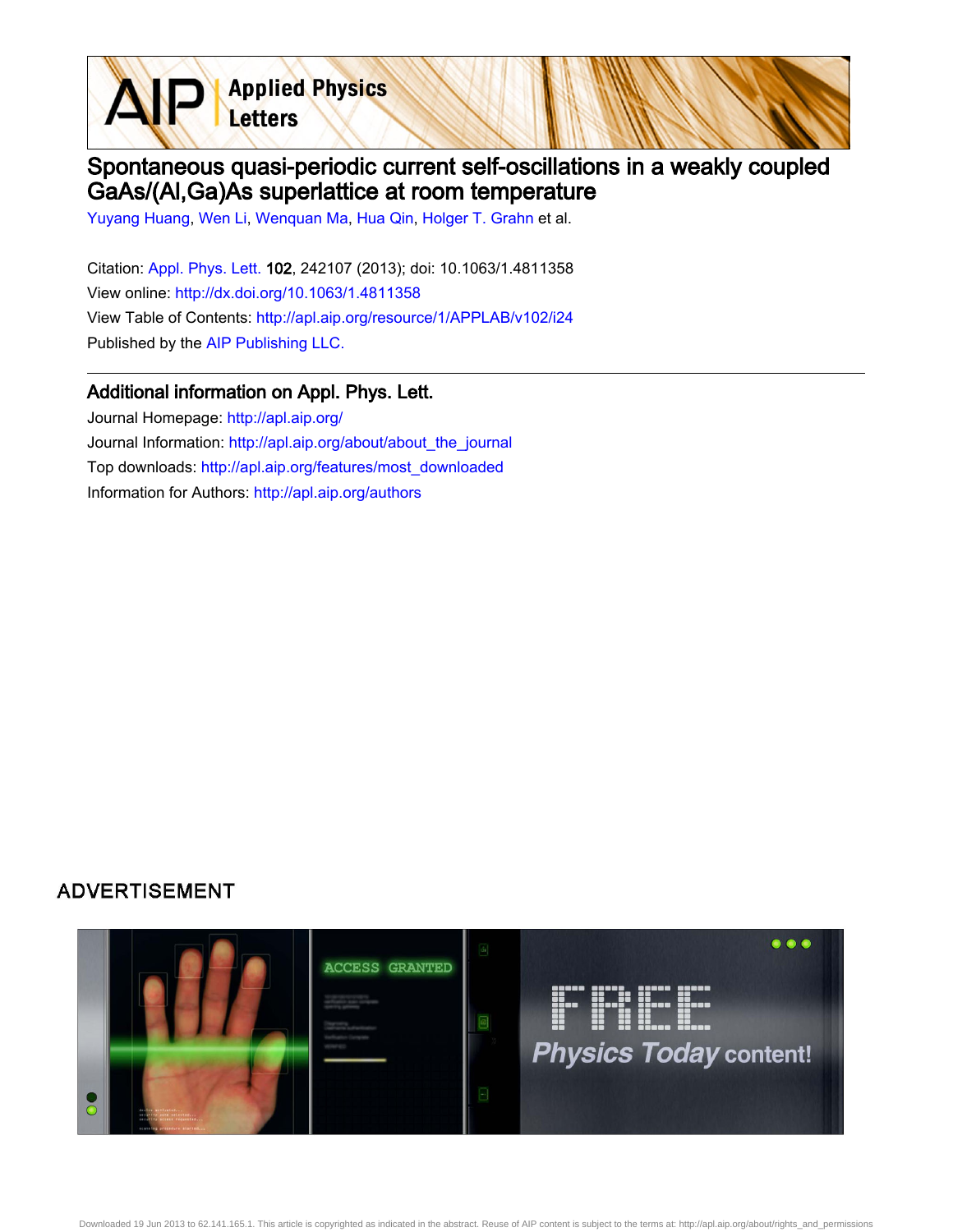

## [Spontaneous quasi-periodic current self-oscillations in a weakly coupled](http://dx.doi.org/10.1063/1.4811358) [GaAs/\(Al,Ga\)As superlattice at room temperature](http://dx.doi.org/10.1063/1.4811358)

Yuyang Huang,<sup>1</sup> Wen Li,<sup>1</sup> Wenquan Ma,<sup>2</sup> Hua Qin,<sup>1</sup> Holger T. Grahn,<sup>3</sup> and Yaohui Zhang<sup>1,a)</sup> <sup>1</sup>Suzhou Institute of Nano-tech and Nano-bionics, Chinese Academy of Sciences, No. 398, Ruoshui Rd, 215123 Suzhou, China

<sup>2</sup>Institute of Semiconductors, Chinese Academy of Sciences, No. 35, Qinghua East Rd, 100083 Beijing, China  $^3$ Paul-Drude-Institut für Festkörperelektronik, Hausvogteiplatz 5–7, 10117 Berlin, Germany

(Received 16 May 2013; accepted 28 May 2013; published online 19 June 2013)

We have experimentally observed spontaneous quasi-periodic current self-oscillations at room temperature in a doped, weakly coupled GaAs/(Al,Ga)As superlattice (SL) with 50 periods, 7 nm well width, and 4 nm barrier width. The mole fraction of the aluminum in the barrier has been chosen to be 0.45 so that the direct barrier at the  $\Gamma$  point is as high as possible and thermal carrier leakage through the X valley is as small as possible. A spectral analysis of the current self-oscillations, which are observed under DC voltage bias alone, demonstrates that spontaneous quasi-periodic oscillation modes coexist with periodic ones.  $\odot$  2013 AIP Publishing LLC. [\[http://dx.doi.org/10.1063/1.4811358](http://dx.doi.org/10.1063/1.4811358)]

A semiconductor superlattice (SL) represents an almost ideal one-dimensional nonlinear dynamical system with a large number of degrees of freedom. Growth imperfections and various fluctuations of the layer thicknesses, electron density, energy levels, and inter-well coupling transform a semiconductor SL into a complex nonlinear system, in which the electron transport is strongly dissipative.<sup>1,2</sup> In the last two decades, extensive investigations have been carried out in this field, $3-6$  which are summarized in Ref. [7.](#page-3-0) A great richness of nonlinear transport behavior has been observed, including the formation of stationary electric-field domains,<sup>8</sup> self-sustained current oscillations, $9$  and even chaos.<sup>10</sup> The strong nonlinearity in a doped, weakly coupled semiconductor SL originates from sequential resonant tunneling between adjacent quantum wells. The oscillatory behavior is attributed to the localized, oscillatory motion of the domain boundary, which separates the high from the low electric-field domain. $11$  The resulting dynamical behavior depends on the SL configuration, doping density, boundary condition, external bias, ambient temperature, etc. Very recently, spontaneous chaotic current oscillations at room temperature<sup>12</sup> and the noise-induced current switching<sup>13</sup> have been reported in weakly coupled GaAs/ (Al,Ga)As SLs.

Among the many studies on vertical transport in weakly coupled semiconductor SLs, most of the investigations have been performed at low temperatures. Only very few experimental results have been reported that were obtained at room temperature.<sup>[12](#page-3-0),[14,15](#page-3-0)</sup> Usually, the thermally activated background current density is probably too high to realize current oscillations related to sequential resonant tunneling at room temperature. In this study, we have chosen the Al mole fraction of the barrier material to be 0.45 so that the direct barrier at the  $\Gamma$  point of the conduction band is as high as possible and thermal carrier leakage through the X valley of the conduction band is as small as possible. At the same time, only the central part of the GaAs quantum well is doped so that the interfaces between the wells and barriers remain rather undoped in order to reduce interface states.

In this letter, we report on the experimental observation of spontaneous periodic and quasi-periodic current oscillations in a doped, weakly coupled GaAs/(Al,Ga)As SL at room temperature. For particular bias voltages, we detect periodic current oscillations corresponding to an oscillation mode with a single frequency. When the DC bias is varied, the frequency spectra exhibit in addition to the main oscillation peak several side lobes, which correspond to a quasi-periodic oscillation mode. The number and intensity of the side lobes vary as the DC bias is changed. A spectral analysis shows that both periodic and quasi-periodic oscillation modes exist in this doped, weakly coupled SL, but at different applied voltages. Two oscillation modes, the dipole-motion mode through the whole SL and the well-to-well hopping mode confined to a few periods of the SL, may both exist. Their interaction would then result in the observed oscillation dynamics.

The investigated sample consists of a doped, weakly coupled SL with 50 periods, 7.0 nm thick GaAs wells, and 4.0 nm thick  $Al_{0.45}Ga_{0.55}As$  barriers grown by molecular beam epitaxy on an n-GaAs(001) substrate in a Veeco system. Based on our previous research, $10,12,16$  the central 3.0 nm of each well are doped with Si at  $2 \times 10^{17}$  cm<sup>-3</sup>, while the remaining part of each well is undoped to reduce the interface state density. With an Al mole fraction of 0.45 in the barrier and a barrier width of 4.0 nm, the resonant coupling between adjacent wells remains in the weak coupling regime. The SL is sandwiched between two highly Si-doped (Al,Ga)As contact layers forming an  $n^+$ -n-n<sup>+</sup> diode. Square and circular mesa structures with a side length and diameter, respectively, of  $120 \mu m$  have been etched by  $H_2SO_4/H_2O_2/H_2O$ . Subsequently, Ohmic contacts are formed by electron beam evaporation of AuGe/Ni/Au (35/ 10/300 nm) followed by rapid thermal annealing in a nitrogen atmosphere at  $415\textdegree C$  for 35 s. The sample is mounted into a package with electromagnetic shielding and connected to the source by high-frequency cables with SMA connectors. All experimental data are recorded at room temperature without any a)Electronic mail: [yhzhang2006@sinano.ac.cn](mailto:yhzhang2006@sinano.ac.cn) cryostat or cooling system. The DC bias is applied using an

0003-6951/2013/102(24)/242107/3/\$30.00 102, 242107-1 02, 242107-1 202, 242107-1

Downloaded 19 Jun 2013 to 62.141.165.1. This article is copyrighted as indicated in the abstract. Reuse of AIP content is subject to the terms at: http://apl.aip.org/about/rights\_and\_permissions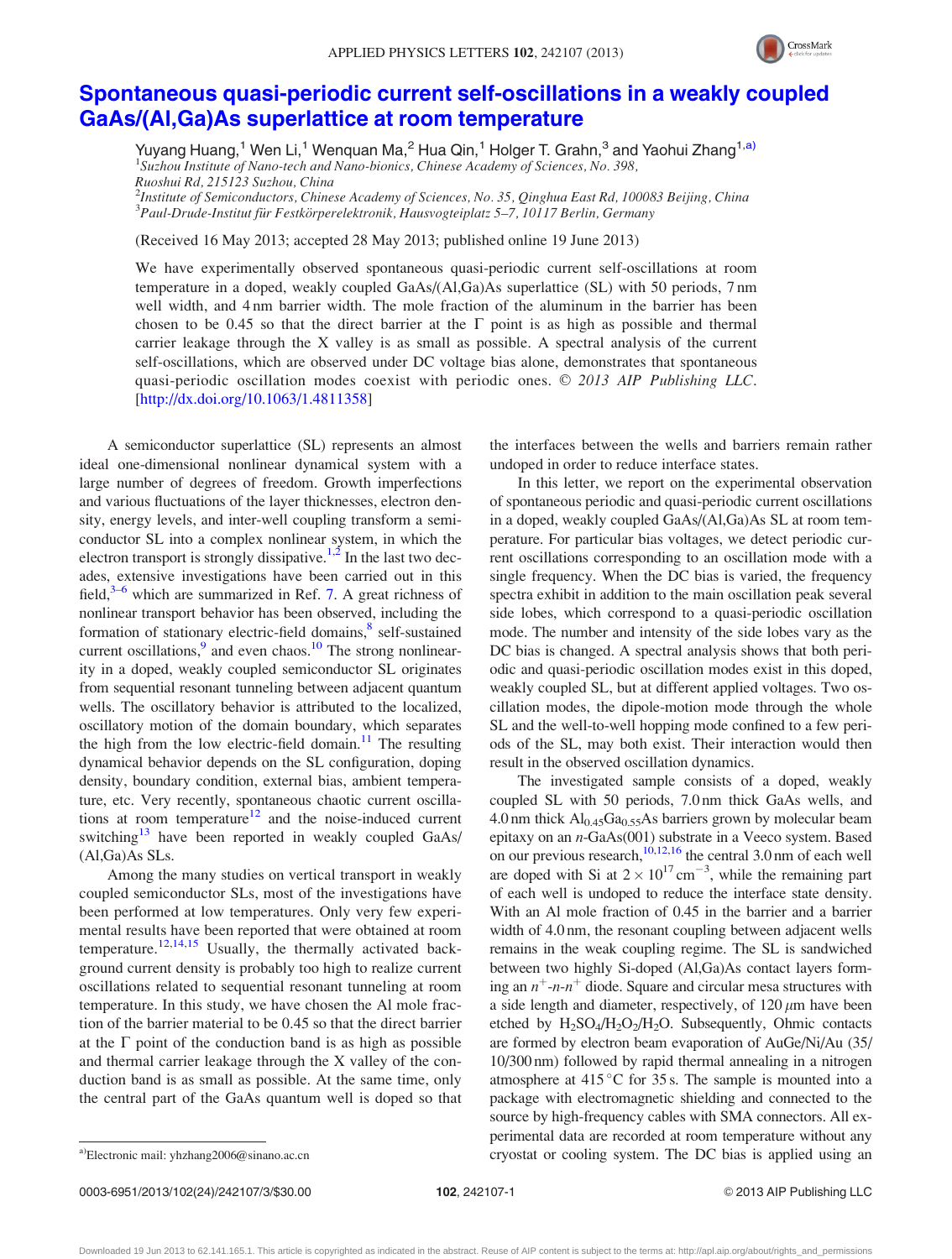

FIG. 1. Plateau region of the I-V characteristics of the investigated weakly coupled GaAs/(Al,Ga)As SL. The inset displays the whole bias range. The operating points corresponding to periodic, intermediate, and quasi-periodic oscillations are marked as A, B, and C, respectively.

Agilent 33220A function generator. The time-domain current oscillations are recorded with an Agilent MSO6102A oscilloscope with 1 GHz bandwidth. The frequency spectra are recorded with an Agilent N9020A frequency analyzer.

A typical *I-V* characteristics of the  $GaAs/Al<sub>0.45</sub>Ga<sub>0.55</sub>As$ SL is shown in Fig. 1. A plateau-like region, which originates from the sequential resonant tunneling between adjacent wells, is clearly visible. When a DC bias is applied inside the plateau region, spontaneous current oscillations are observed. The self-oscillations of three typical operation points, which correspond to the periodic, intermediate, and quasi-periodic self-oscillations, are shown in the time and frequency domain in Figs.  $2(a)$  and  $2(b)$ , respectively. The corresponding operating points are marked as A, B, and C in Fig. 1. When the DC bias is set at 6.602 V (point A), the current self-oscillations are periodic. In the frequency domain, sharp peaks appear only at the fundamental frequency and its higher harmonics. Correspondingly, the waveform in the time domain is quite regular. In contrast, when the DC bias is slightly increased to 6.762 V (point B), the self-oscillations turn into an intermediate state. In the frequency domain, several side lobes begin to appear around the fundamental frequency peak and its harmonics. The regularity of the oscillations in the time domain is somewhat reduced for this bias value. When the DC bias is further increased to 6.951 V (point C), more side lobes develop, and their strength increases. At the same time, the regularity of the oscillations in the time domain is further reduced. The SL enters a so-called quasi-periodic state.

To obtain spontaneous current self-oscillations at room temperature, one key factor is to increase the confinement of the quantum states involved in the resonant tunneling process. In our design, we only dope the central part of the quantum well layer in order to minimize the density of interface states. In addition, we use an Al mole fraction of 0.45 in the barrier layer so that the direct barrier at the  $\Gamma$  point is as high as possible and thermal carrier leakage through the X valley of the conduction band is minimized. In this case, the first energy level of the X point is above the first level of the  $\Gamma$  point. Thus, the current leakage through the X valley is dramatically reduced. This design allows for spontaneous chaotic current self-oscillations at room temperature.<sup>[12](#page-3-0)</sup>

Physically, the observed periodic and quasi-periodic current self-oscillations may originate from the interplay between the two intrinsic oscillation modes of the SL: the collective dipole motion mode through the whole SL and the well-towell hopping mode, which is confined to a few SL periods. The former mode is related to the creation, motion, and recycling of the dipoles from the emitter to the collector, while the latter mode is associated with the well-to-well hopping of the domain boundary within a small part of the  $SL<sup>9,11,17,18</sup>$  $SL<sup>9,11,17,18</sup>$  $SL<sup>9,11,17,18</sup>$  $SL<sup>9,11,17,18</sup>$  $SL<sup>9,11,17,18</sup>$  A similar mechanism has also been discussed, when the presence of noise induces a global change in the dynamics of the system forcing stationary fronts to move through the entire superlattice.<sup>[19](#page-3-0)</sup> When the DC bias is below a certain threshold, only the collective dipole motion mode is activated. The dipoles are generated in the emitter, move toward the collector, and disappear in a regular way. Thus, the SL enters a periodic state with a well-defined fundamental frequency and exhibits a periodic oscillation characteristics. When the DC bias is increased to be larger than a threshold value, the wellto-well hopping mode is activated. In this mode, the dipole hops over several adjacent periods of the SL with a specific



FIG. 2. Periodic (A), intermediate (B), and quasi-periodic (C) current selfoscillations in the (a) time (only AC component) and (b) frequency domain. The central and bottom parts in each figure are vertically shifted for clarity.

Downloaded 19 Jun 2013 to 62.141.165.1. This article is copyrighted as indicated in the abstract. Reuse of AIP content is subject to the terms at: http://apl.aip.org/about/rights\_and\_permissions